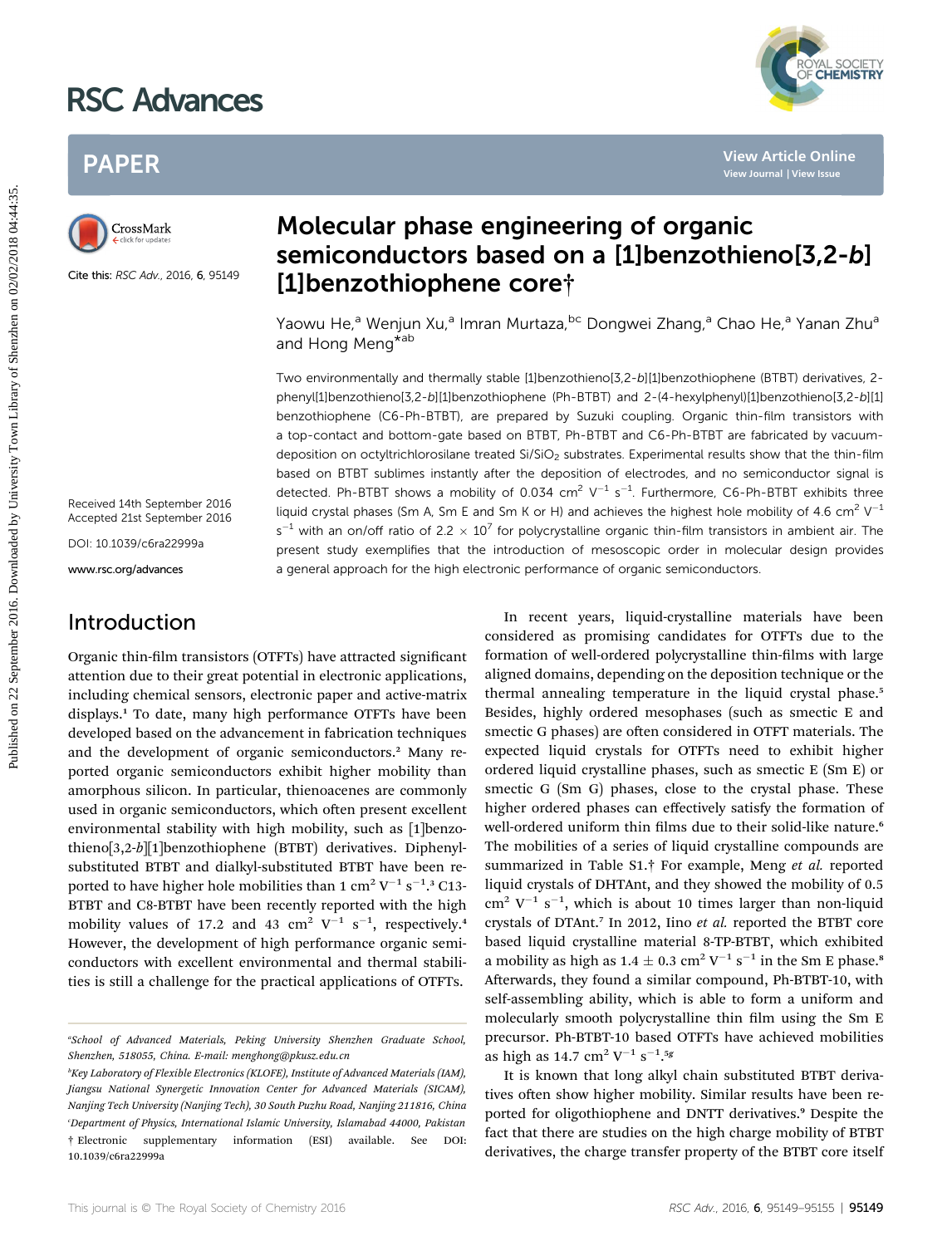has not yet reported in the literature. Our experiments show that its thin-films sublime instantly after the deposition of electrodes, thus explaining why BTBT is not used as the active layer in OTFTs. In order to explore new semiconductors based on the BTBT core and understand the alkyl chain effects, we designed and synthesized 2-phenyl[1]benzothieno[3,2-b][1] benzothiophene (Ph-BTBT) and 2-(4-hexylphenyl)[1]benzothieno[3,2-b][1]benzothiophene (C6-Ph-BTBT). The phenyl unit enhances the molecular density and thermal stability, whereas the alkyl chain allows control of the mesoscopic organization of the molecule.

In the present study, we comparatively study the optical and electronic properties of two semiconductors and demonstrate that the higher ordered liquid crystalline phases play an important role in determining the high charge mobility of the semiconductors. The two materials show similar electrochemical and optical properties, but present significant differences in OTFT performance. Ph-BTBT exhibits a hole mobility of only 0.034  $\text{cm}^2$  V<sup>-1</sup> s<sup>-1</sup>. In contrast, the alkyl chain substituted C6-Ph-BTBT shows a considerable performance with great dependence on the substrate and annealing temperature. The mobility is enhanced from  $0.34 \pm 0.05$  to 2.3  $\pm$  0.2 cm<sup>2</sup> V<sup>-1</sup> s<sup>-1</sup> with an increase in the substrate temperature from 25 to 80 °C. In particular, the OTFTs deposited at 100 °C reaches the highest mobility of 4.6 cm $^2$  V $^{-1}$  s $^{-1}$  after annealing at 80 $\degree$ C.

### Results and discussion

#### Synthesis

Scheme 1 shows the synthetic route of Ph-BTBT and C6-Ph-BTBT. The intermediate compounds 2-bromo[1]benzothieno[3,2-b]benzothiophene (5) and 2-(4-hexylphenyl)-4,4,5,5-tetramethyl-1,3,2 dioxaborolane (6b) were prepared using previous literature procedures.<sup>10</sup> 2-Bromo[1]benzothieno[3,2-b]benzothiophene (5) and intermediate compounds 6a or 6b were processed by a palladium-catalyzed Suzuki–Miyaura coupling reaction to obtain the target compounds Ph-BTBT and C6-Ph-BTBT in high

yield. The sublimation process was employed to obtain the pure white solid of titled compounds. Finally, their chemical structures were confirmed by NMR and HRMS.

#### Electronic properties

Cyclic voltammetry (CV) and UV-vis spectroscopy were applied to investigate the HOMO and LUMO energy and optical band gaps  $(E_{\varphi})$ . The optical band gap  $(E_{\varphi})$  was measured by UV-vis spectroscopy. Fig. 1a shows the UV-vis absorption spectra of Ph-BTBT and C6-Ph-BTB. As can be seen, the maximum absorption edges for both Ph-BTBT and C6-Ph-BTBT in dichloromethane solution are at 361 nm. Therefore, the energy gaps of C6-Ph-BTBT and Ph-BTBT are calculated to be 3.43 eV each. The absorption edge wavelengths ( $\lambda_{\text{edge}}$ ) of the two materials in solution are longer than that in the thin films. This result indicates that there is J-aggregation in the thin-films which is analogous with previous studies.<sup>11</sup> In addition, both C6-Ph-BTBT and Ph-BTBT show blue emission, since all the peaks of their fluorescence spectra are located between 480 nm to 650 nm (Fig. S1b†). CV was applied to obtain the electronic states of C6-Ph-BTBT and further to analyze the stability and charge injection process. The redox properties of C6-Ph-BTBT and Ph-BTBT are shown in Fig. 1b. The onsets of oxidation peaks of C6-Ph-BTBT, Ph-BTBT and ferrocene were employed to obtain the highest occupied molecular orbital (HOMO) levels of  $-5.65$  and  $-5.68$  eV for C6-Ph-BTBT and Ph-BTBT, respectively.<sup>12</sup> The lowest unoccupied molecular orbital (LUMO) level of C6-Ph-BTBT and Ph-BTBT were calculated to be  $-2.22$  and  $-2.25$  eV, respectively, based on the HOMO level and their bandgaps. The experimental results show that the energy levels of Ph-BTBT and C6- Ph-BTBT are not obviously different and the high HOMO levels indicate that the two organic semiconductor materials are very stable in air. Moreover, both Ph-BTBT and C6-Ph-BTBT exhibit high thermal stability, as demonstrated by thermogravimetry analysis (TGA), which shows that their decomposition temperatures at 308 and 327 °C (Fig. S1a†), respectively. **PSC** Advances<br>
learning the interaction of experiments dote, yield The sublimation process as employed to obtain it is pre-<br>
that its yield the interaction of the substitute of the substitute of the substitute of the sub



Scheme 1 Synthetic approach for the BTBT derivatives.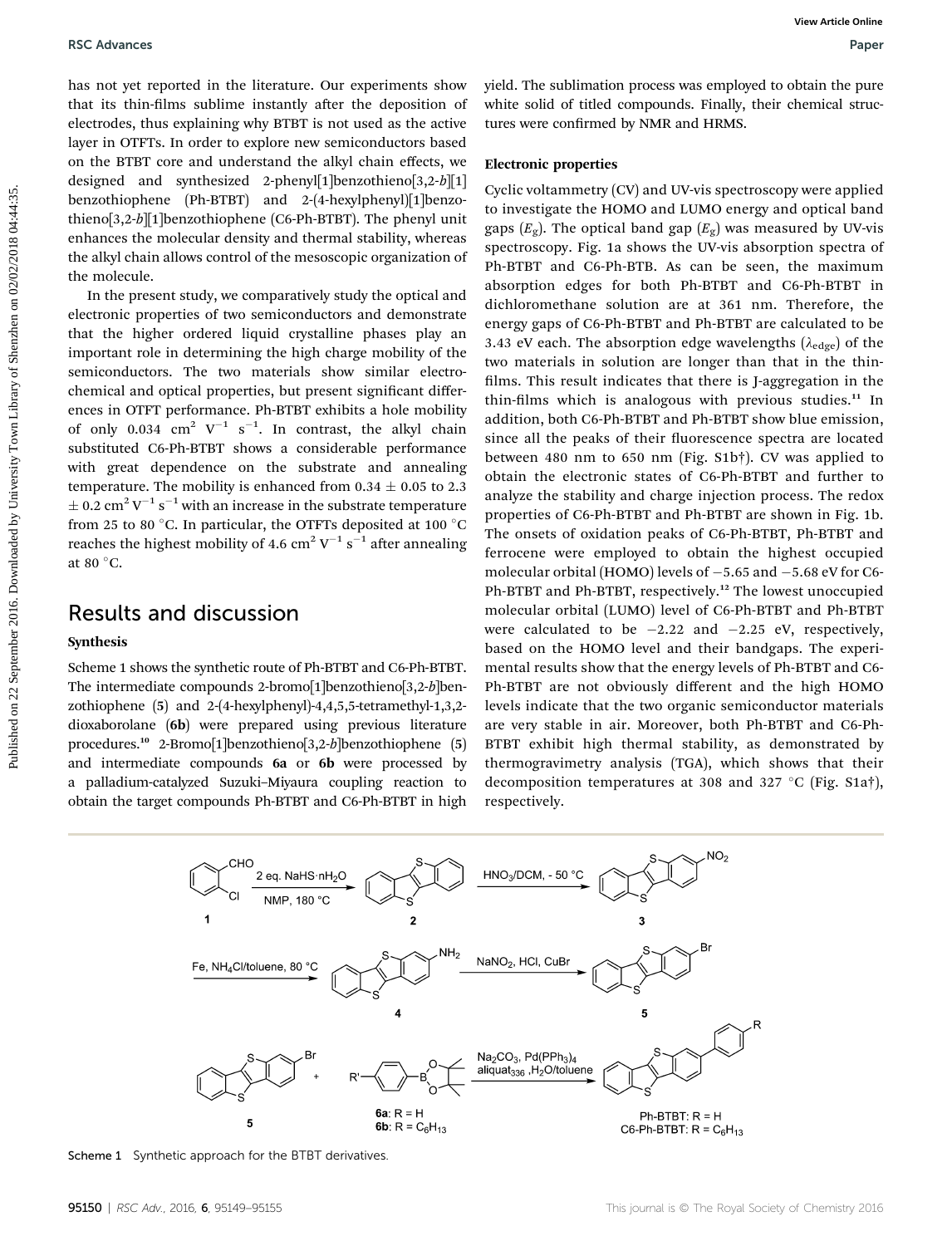

Fig. 1 (a) UV-vis spectra of Ph-BTBT and C6-Ph-BTBT; and (b) cyclic voltammogram of Ph-BTBT and C6-Ph-BTBT in dichloromethane.

# Paper RSC Advances



Fig. 3 DSC curves of Ph-BTBT and C6-Ph-BTBT.

#### Thermal properties

The thermal properties of Ph-BTBT and C6-Ph-BTBT were investigated by differential scanning calorimetry (DSC). The DSC curves of Ph-BTBT and C6-Ph-BTBT are shown in Fig. 3. As can be seen, only one transition can be observed in the DSC trace of Ph-BTBT for heating processes. However, for C6-Ph-BTBT, there are four transitions in its DSC trace for both cooling and heating processes. Judging from this phenomenon, C6- Ph-BTBT shows liquid crystal behavior at high temperature conditions. In the cooling curve of C6-Ph-BTBT, the first exothermic peak is located at  $222.5$  °C. This represents the transition from isotropic-to-Sm A (enthalpy,  $\Delta H = 10.45$  J  $\text{g}^{-1}$ ), which is confirmed by the polarized optical microscopy (POM) observation on the basis of the typical fan-shaped texture of the Sm A phase (Fig. 2a).<sup>13</sup> In addition, a high enthalpy ( $\Delta H = 17.93$ ) J  $g^{-1}$ ) is observed at the second peak which is located at 185.6 C. This indicates a transition from Sm A to an ordered phase (Sm E), which is also confirmed by the POM observation depending on the typical striated fan-shaped texture of the Sm E phase (Fig. 2b). Additionally, a larger enthalpy ( $\Delta H = 29.37$  J  $\rm g^{-1})$  is observed at the third exothermic peak which is located at 152.9 °C. This represents a transition from Sm E to a higher ordered phase. Moreover, a small enthalpy ( $\Delta H = 1.44$  J  $\rm g^{-1})$  is detected in the fourth exothermic peak at 54.4 °C. This indicates the transition from a soft crystal to a crystal. It should be the Sm K or H phase according to the decrease in entropy of the liquid crystal phase.<sup>14</sup> In the previous literature, large domains can be observed when the Sm E phase was cooled to soft crystal (e.g. Sm **Published on 22**<br> **Example on 22** September 2016. Download by University Townload By Townload By Townload By Townload By Townload By Townload By Townload By Townload By Townload By Townload By Townload By Townload By Tow

G) and maintained at room temperature. In our case, the transition is consistent with the literature, as depicted by the POM textures of C6-Ph-BTBT in Fig. 2c (Sm K or H phase) and Fig. 2d (crystal phase). As can be seen, the phases of Sm K or H and crystal do not present an obvious difference in these two figures. This phenomenon indicates that the highly ordered molecular packing of the Sm K or H phase is able to be retained at room temperature.

#### Charge transport properties

To investigate and compare the field-effect properties of the Ph-BTBT and C6-Ph-BTBT materials, top-contact/bottom-gate OTFTs were fabricated by vacuum-deposition (50 nm) on octyltrichlorosilane (OTS  $(8)$ ) treated Si/SiO<sub>2</sub> (250 nm SiO<sub>2</sub>) substrates. The liquid-crystalline materials can form wellordered polycrystalline thin films as-deposited or after thermal annealing at the temperature of the liquid crystal phase, which can improve the mobility of OTFT devices. To achieve a better device performance various substrate temperatures  $(T_{sub})$  and annealing temperatures  $(T_{anneal})$  were selected.

The performance characteristics of the devices were measured under ambient conditions. In addition, the standard metal-oxide-semiconductor field-effect transistor (MOSFET) equations were chosen to calculate the mobility  $(\mu)$ , and on/off current ratio  $(I_{on}/I_{off})$  in the saturation regime. The results of the Ph-BTBT and C6-Ph-BTBT based OTFT performances are summarized in Tables 1 and 2. Fig. 4 and S4–S6† show the typical output and transfer characteristics of the OTFTs based on Ph-BTBT and C6-Ph-BTBT. All of the devices show typical pchannel OTFT responses. As can be seen, the OTFTs transfer



Fig. 2 Polarized optical microscopy images of C6-Ph-BTBT. (a) Sm A phase, (b) Sm E phase, (c) Sm K or H phase and (d) crystal phase.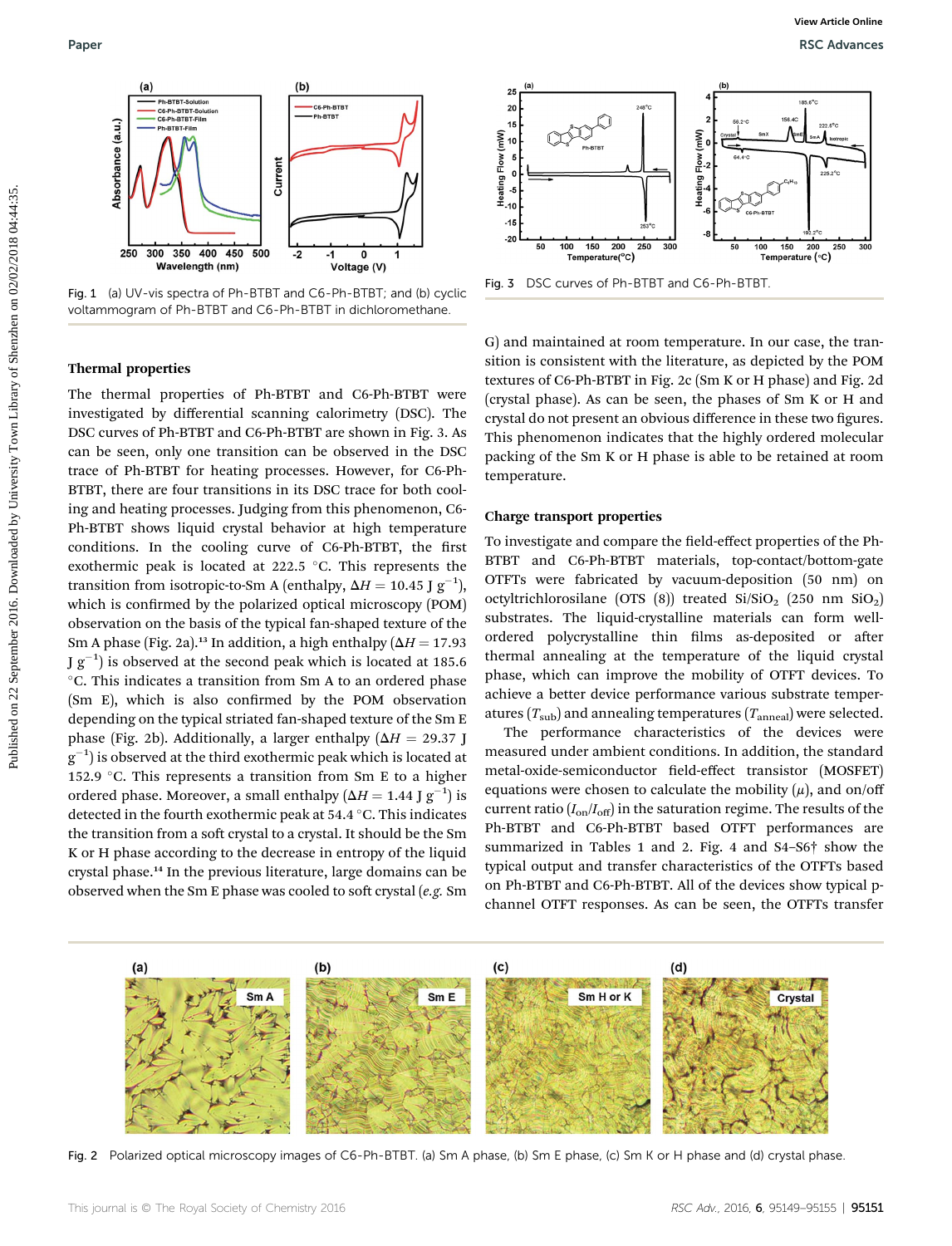Table 1 OTFTs performances of Ph-BTBT and C6-Ph-BTBT

| Comp.              | Temp. $a$       | $\mu_{\rm sat}$ [cm <sup>2</sup> V <sup>-1</sup> s <sup>-1</sup> ] | $I_{\rm on}/I_{\rm off}$    |
|--------------------|-----------------|--------------------------------------------------------------------|-----------------------------|
| $Ph-BTBT^b$        | $25^{\circ}$ C  | $0.012 \pm 0.004$ (0.016)                                          | $(1.2 \pm 2.6) \times 10^5$ |
|                    | $60^{\circ}$ C  | $0.016 \pm 0.016$ (0.034)                                          | $(5.8 \pm 4.1) \times 10^4$ |
| $C6$ -Ph-BTBT $^c$ | $25^{\circ}$ C  | $0.34 \pm 0.05$ (0.41)                                             | $(2.7 \pm 1.3) \times 10^6$ |
|                    | $60^{\circ}$ C  | $1.6 \pm 0.3$ (2.2)                                                | $(3.1 \pm 2.6) \times 10^6$ |
|                    | 80 $^{\circ}$ C | $2.3 \pm 0.2$ (2.7)                                                | $(7.8 \pm 3.4) \times 10^6$ |
|                    | $100^{\circ}$ C | $2.1 \pm 0.1$ (2.4)                                                | $(7.4 \pm 4.2) \times 10^6$ |
|                    | $120^{\circ}$ C | $0.94 \pm 0.42$ (1.6)                                              | $(2.4 \pm 1.9) \times 10^6$ |
|                    |                 |                                                                    |                             |

 $a$  Substrate temperature.  $b$  All data are reported as the average value of more than 3 devices.  $c$  All data are reported as the average value of 10 devices. The values in parenthesis represent the maximum mobility.

|  |  |  | Table 2 OTFT performance of the C6-Ph-BTBT-based devices after annealing at various temperatures |
|--|--|--|--------------------------------------------------------------------------------------------------|
|--|--|--|--------------------------------------------------------------------------------------------------|

| Comp.                                                 | Temp. $a$                                                                                           | $\mu_{\rm sat} \, [\rm cm^2 \ V^{-1} \ s^{-1}]$ |                                                            | $I_{\mathrm{on}}/I_{\mathrm{off}}$                                                                                                                                                                                                                                                                                                                                                                                                                          |                                                                              | $0.016 \pm 0.016$ cm <sup>2</sup> V <sup>-1</sup> s <sup>-1</sup> ). As we predicted, the OTFTs based<br>on C6-Ph-BTBT show higher mobility than that of Ph-BTBT.                                                                                                                                                                                                                                                                                                                                                      |                                                            |                                    |
|-------------------------------------------------------|-----------------------------------------------------------------------------------------------------|-------------------------------------------------|------------------------------------------------------------|-------------------------------------------------------------------------------------------------------------------------------------------------------------------------------------------------------------------------------------------------------------------------------------------------------------------------------------------------------------------------------------------------------------------------------------------------------------|------------------------------------------------------------------------------|------------------------------------------------------------------------------------------------------------------------------------------------------------------------------------------------------------------------------------------------------------------------------------------------------------------------------------------------------------------------------------------------------------------------------------------------------------------------------------------------------------------------|------------------------------------------------------------|------------------------------------|
| $Ph-BTBT^b$                                           | $25\text{ °C}$                                                                                      |                                                 | $0.012 \pm 0.004$ (0.016)                                  | $(1.2 \pm 2.6) \times 10^5$                                                                                                                                                                                                                                                                                                                                                                                                                                 |                                                                              | Thus, the introduction of an alky chain $(C_6H_{13})$ on the BTBT                                                                                                                                                                                                                                                                                                                                                                                                                                                      |                                                            |                                    |
|                                                       | 60 °C                                                                                               |                                                 | $0.016 \pm 0.016 (0.034)$                                  | $(5.8 \pm 4.1) \times 10^{4}$                                                                                                                                                                                                                                                                                                                                                                                                                               |                                                                              | core can improve the OTFTs characteristics. Furthermore, C6-                                                                                                                                                                                                                                                                                                                                                                                                                                                           |                                                            |                                    |
| $C6$ -Ph-BTBT $c$                                     | 25 °C                                                                                               |                                                 | $0.34 \pm 0.05$ (0.41)                                     | $(2.7 \pm 1.3) \times 10^6$                                                                                                                                                                                                                                                                                                                                                                                                                                 |                                                                              | Ph-BTBT tends to have better OTFTs device performances in                                                                                                                                                                                                                                                                                                                                                                                                                                                              |                                                            |                                    |
|                                                       | $60~^\circ\mathrm{C}$                                                                               |                                                 | $1.6 \pm 0.3$ (2.2)                                        | $(3.1 \pm 2.6) \times 10^6$                                                                                                                                                                                                                                                                                                                                                                                                                                 |                                                                              | the devices fabricated at higher substrate temperatures, and the                                                                                                                                                                                                                                                                                                                                                                                                                                                       |                                                            |                                    |
|                                                       | 80 °C                                                                                               |                                                 | $2.3 \pm 0.2$ (2.7)                                        | $(7.8 \pm 3.4) \times 10^6$                                                                                                                                                                                                                                                                                                                                                                                                                                 |                                                                              | maximum mobility was detected at $T_{sub} = 80$ °C. According to                                                                                                                                                                                                                                                                                                                                                                                                                                                       |                                                            |                                    |
|                                                       | $100\text{ °C}$                                                                                     |                                                 | $2.1 \pm 0.1$ (2.4)                                        | $(7.4 \pm 4.2) \times 10^6$                                                                                                                                                                                                                                                                                                                                                                                                                                 |                                                                              |                                                                                                                                                                                                                                                                                                                                                                                                                                                                                                                        |                                                            |                                    |
|                                                       | $120\text{ °C}$                                                                                     |                                                 | $0.94 \pm 0.42$ (1.6)                                      | $(2.4 \pm 1.9) \times 10^6$                                                                                                                                                                                                                                                                                                                                                                                                                                 |                                                                              | the DSC curve, the phase of C6-Ph-BTBT at this temperature<br>should belong to the liquid crystal phase. This phenomenon                                                                                                                                                                                                                                                                                                                                                                                               |                                                            |                                    |
|                                                       |                                                                                                     |                                                 |                                                            | more than 3 devices. <sup>c</sup> All data are reported as the average value of 10<br>devices. The values in parenthesis represent the maximum mobility.<br>characteristics are strongly dependent on the substrate and<br>annealing temperatures. At $T_{sub} = 25$ °C, the OTFTs based on                                                                                                                                                                 | $a$ Substrate temperature. $b$ All data are reported as the average value of | indicates that the OTFTs can obtain higher mobility if the thin<br>films are fabricated at the temperature of the liquid crystal<br>phase. The maximum mobility of 2.7 cm <sup>2</sup> V <sup>-1</sup> s <sup>-1</sup> with an<br>average of 2.3 $\pm$ 0.2 cm <sup>2</sup> V <sup>-1</sup> s <sup>-1</sup> is obtained, which is higher<br>than that of the mobility of DPh-BTBT $(2.0 \text{ cm}^2 \text{ V}^{-1} \text{ s}^{-1})$ . <sup>3<i>a</i></sup><br>On the other hand, the OTFTs annealed at higher tempera- |                                                            |                                    |
|                                                       |                                                                                                     |                                                 |                                                            | Ph-BTBT show the mobility of 0.012 $\pm$ 0.004 cm <sup>2</sup> V <sup>-1</sup> s <sup>-1</sup> and<br>on/off ratios of 1.2 $\times$ 10 <sup>5</sup> . The mobility is very low and the<br>standard deviation of $\mu_{\rm TFT}$ between these OTFTs was relatively<br>large due to the effect of non-uniform thin-films (see the<br>following discussion on film morphology). Furthermore, the<br>OTFTs device performances have no significant improvement |                                                                              | tures exhibit a better performance. The OTFTs as deposited<br>$(T_{sub} = 25 °C)$ without annealing can reach the maximum<br>mobility of 0.41 cm <sup>2</sup> V <sup>-1</sup> s <sup>-1</sup> with an average of 0.34 $\pm$ 0.0.05<br>$\text{cm}^2$ V <sup>-1</sup> s <sup>-1</sup> . Note that the mobility of the OTFTs fabricated<br>under this condition varies with a relatively large standard<br>deviation due to the non-uniformity of the thin films. The                                                     |                                                            |                                    |
|                                                       |                                                                                                     |                                                 |                                                            |                                                                                                                                                                                                                                                                                                                                                                                                                                                             |                                                                              | Table 2 OTFT performance of the C6-Ph-BTBT-based devices after annealing at various temperatures                                                                                                                                                                                                                                                                                                                                                                                                                       |                                                            |                                    |
| $T_{\rm anneal}^{b}$                                  | $T_{sub}^a = 25$ °C<br>$\mu_{\rm sat}^{\quad c}$ [cm <sup>2</sup> V <sup>-1</sup> s <sup>-1</sup> ] |                                                 | $I_{on}/I_{off}$                                           |                                                                                                                                                                                                                                                                                                                                                                                                                                                             | $V_{\text{th}}$ $\lceil V \rceil$                                            | $T_{\rm sub} = 100\ {\rm ^\circ C}$<br>$\mu_{\text{sat}}^{b}$ [cm <sup>2</sup> V <sup>-1</sup> s <sup>-1</sup> ]                                                                                                                                                                                                                                                                                                                                                                                                       | $I_{on}/I_{off}$                                           | $V_{\text{th}}[V]$                 |
|                                                       |                                                                                                     |                                                 |                                                            |                                                                                                                                                                                                                                                                                                                                                                                                                                                             |                                                                              |                                                                                                                                                                                                                                                                                                                                                                                                                                                                                                                        |                                                            |                                    |
| $25^{\circ}$ C                                        | $0.34 \pm 0.05$ (0.41)                                                                              |                                                 | $(2.7 \pm 1.3) \times 10^6$                                |                                                                                                                                                                                                                                                                                                                                                                                                                                                             | $-26.4 \pm 1.4$                                                              | $2.1 \pm 0.1$ (2.4)                                                                                                                                                                                                                                                                                                                                                                                                                                                                                                    | $(7.4 \pm 4.2) \times 10^6$                                | $-36.1 \pm 0.7$                    |
| $80\ ^{\circ}\mathrm{C}$<br>$100\ ^{\circ}\mathrm{C}$ | $0.81 \pm 0.17$ (1.2)<br>$1.3 \pm 0.2$ (1.7)                                                        |                                                 | $(6.8 \pm 0.8) \times 10^6$<br>$(9.8 \pm 2.9) \times 10^6$ |                                                                                                                                                                                                                                                                                                                                                                                                                                                             | $-16.1$ $\pm$ 2.2<br>$-27.0 \pm 3.3$                                         | $4.0 \pm 0.4$ (4.6)<br>$1.9 \pm 0.3$ (2.4)                                                                                                                                                                                                                                                                                                                                                                                                                                                                             | $(1.9 \pm 0.8) \times 10^7$<br>$(1.2 \pm 0.6) \times 10^7$ | $-27.4 \pm 2.7$<br>$-34.0 \pm 3.0$ |

<sup>a</sup> Substrate temperature.  $\frac{b}{c}$  The devices were thermally annealed at various temperatures.  $\frac{c}{c}$  All data are reported as the average value of 10 devices. The values in parenthesis represent the maximum mobility.



Fig. 4 Transfer and output curves of OTFTs of C6-Ph-BTBT films grown on an OTS-coated substrate at  $T_{sub} = 25 \degree C$  (a, f), 60  $\degree C$  (b, g), 80  $\degree C$  (c, h), 100 °C (d, i), and 120 °C (e, j). (a), (b), (c), (d) and (e)  $I_{DS}-V_G$  characteristics curves; (f), (g), (h), (i) and (j)  $I_{DS}-V_{DS}$  characteristics curves.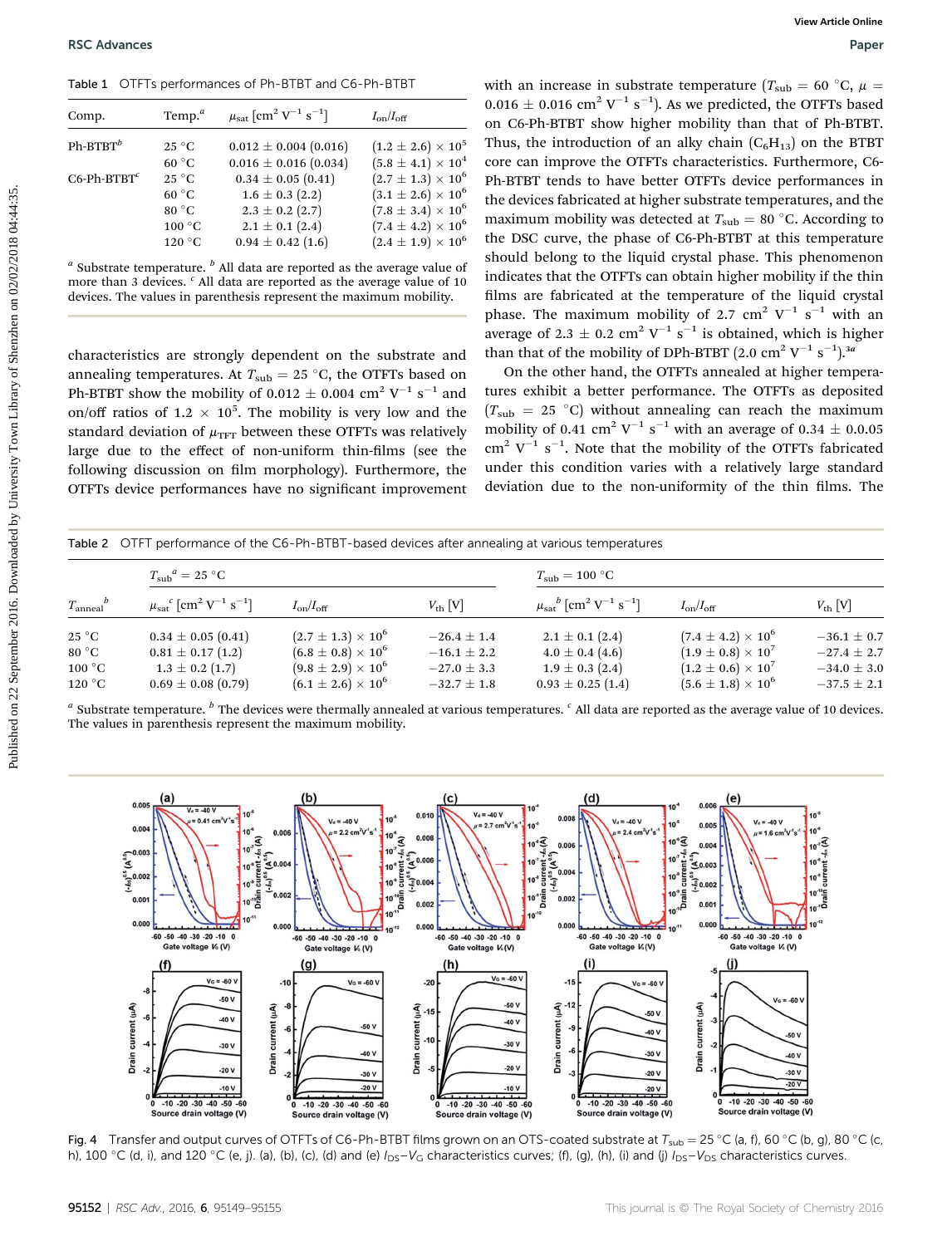OTFTs annealed at 80 °C (liquid crystal phase) exhibit a higher mobility of up to  $0.81 \pm 0.17$   $\text{cm}^2\,\text{V}^{-1}\,\text{s}^{-1}$  with an on–off ratio of  $6.8 \times 10^6$ . Surprisingly, the OTFTs performance improves up to  $1.3\pm0.2~\mathrm{cm^2~V^{-1}~s^{-1}}$  after thermal annealing at 100 °C (liquid crystal phase). The maximum mobility obtained is 1.7 cm<sup>2</sup>  $V^{-1}$  $s^{-1}$  with an  $I_{on}/I_{off}$  of 9.5  $\times$  10<sup>6</sup>. However, the OTFTs mobility decreases to  $0.69 \pm 0.08$   $\text{cm}^2\,\text{V}^{-1}\,\text{s}^{-1}$  after thermal annealing at 120 °C. As can be seen from Fig. S6e-g, $\dagger$  the contact resistance of the OTFTs based on C6-Ph-BTBT gradually decreases as the annealing temperature increases up to  $T_{sub} = 100$  °C.

As can be seen from Fig. S5e–g,† the contact resistance of the OTFTs based on C6-Ph-BTBT gradually decreases as the annealing temperature increase up to  $T_{\text{sub}} = 100$  °C. The mobility of the OTFTs based on C6-Ph-BTBT is obviously enhanced by thermal annealing. The maximum mobility of 4.6  $\text{cm}^2 \, \text{V}^{-1} \, \text{s}^{-1}$  with an average of  $4.0 \pm 0.4$   $\text{cm}^2 \, \text{V}^{-1} \, \text{s}^{-1}$  is obtained after thermal annealing at 80  $\degree$ C. It is worth noting that threshold voltages of all the devices are relatively large due to the existence of contact resistance and mismatch of the HOMO level of organic semiconductors with the work function of gold (5.2 eV), which forms a barrier for charge injection.

#### Morphological characterizations

The relationships of molecular structures with the thin film morphology, and the OTFTs performance with the substrate temperatures the morphology of thin films of Ph-BTBT and C6-Ph-BTBT deposited at different substrate temperatures was investigated by atomic force microscopy (AFM) and thin film Xray diffraction (XRD). As shown in Fig. 5a, in contrast to the thin film of Ph-BTBT deposited at  $T_{sub} = 25$  °C, which shows a heterogeneous morphology with a surface roughness of 14.9 nm  $(R_q)$ , the C6-Ph-BTBT thin films, grown at the same condition, show a homogenous morphology with a lower surface roughness of  $2.67$  nm (Fig. 5b). Consistent with the film morphologies, the OTFTs based on Ph-BTBT show low mobility while those based on C6-Ph-BTBT exhibit higher mobility.

The substrate temperature influences the morphology of the thin films of C6-Ph-BTBT. Fig. 4c-f show AFM images of the thin films of C6-Ph-BTBT deposited at  $T_{sub} = 60$ , 80, 100 and 120 °C, respectively. The domain size of the thin films based on C6-Ph-BTBT is largely influenced by substrate temperature, where the size becomes progressively larger with an increase in substrate temperature. Ordinarily, larger grains are conducive to improve the carrier mobility.<sup>15</sup> This result is consistent with the stronger field-effect response in the actual devices. A highly regular terrace structure is observed at room temperature and each step height of the terrace is measured to be approximately 2.36 nm, which corresponds to the molecules along the long molecular axis of C6- Ph-BTBT (2.5 nm calculated by B3LYP/6-31+G(d,p)<sup>16</sup>). This indicates a near-perpendicular alignment of the molecules with respect to the substrate surface. Fig. 5c shows an AFM image of the surface of the thin film deposited at  $T_{sub} = 60$  °C. The surface of the thin film becomes smoother than before due to molecular movements such as the rotation around the molecular axis and the translational diffusion in high temperature condition. This phenomenon should promote the formation of high-quality thin films. Interestingly, the terrace structures disappear and the surface of the film surprisingly becomes uniform at  $T_{sub} = 80 °C$ , as shown in Fig. 5d. This indicates that the domains are highly ordered and have low defect density. We can predict that the characteristics of the OTFTs fabricated at this condition will reach a higher performance due to the uniformity of the thin-films. With a further increase in the substrate temperature to  $T_{sub} = 120 °C$ , a large number of cracks occur on the thin-films, as shown in Fig. 5f. These cracks are detrimental to carrier mobility, which is consistent with the weaker field-effect response in the actual devices. All these phenomena are consistent with the OTFTs based on C6-Ph-BTBT device performance, which allow us to conclude that with an increase in the substrate temperature a great improvement in thin-film morphology is presented for the C6-Ph-BTBT material. From the experiments, the OTFTs performance shows a direct correlation with the uniformity of the thin-films. For example, the films deposited at 80 $\degree$ C have the lowest roughness with the corresponding highest mobility of 2.7 cm<sup>2</sup> V<sup>-1</sup> s<sup>-1</sup>. **Puber**<br> **One of the contribution** of SEA observations and the contribution in the contribution of SEA observations of the contribution of the contribution of the contribution of the contribution of C (include the contrib



Fig. 5 AFM height images of thin-films. (a) Ph-BTBT as-grown film, and the films of C6-Ph-BTBT deposited at different substrate temperatures: (b) as-grown, (c) 60 °C, (d) 80 °C, (e) 100 °C, and (f)  $120 °C$ .

Fig. 6 shows the XRD pattern of the thin film based on C6-Ph-BTBT deposited at different substrate temperatures. The XRD patterns of C6-Ph-BTBT show higher order reflections with the



Fig. 6 XRD pattern of thin film based on C6-Ph-BTBT as deposited at various substrate temperatures.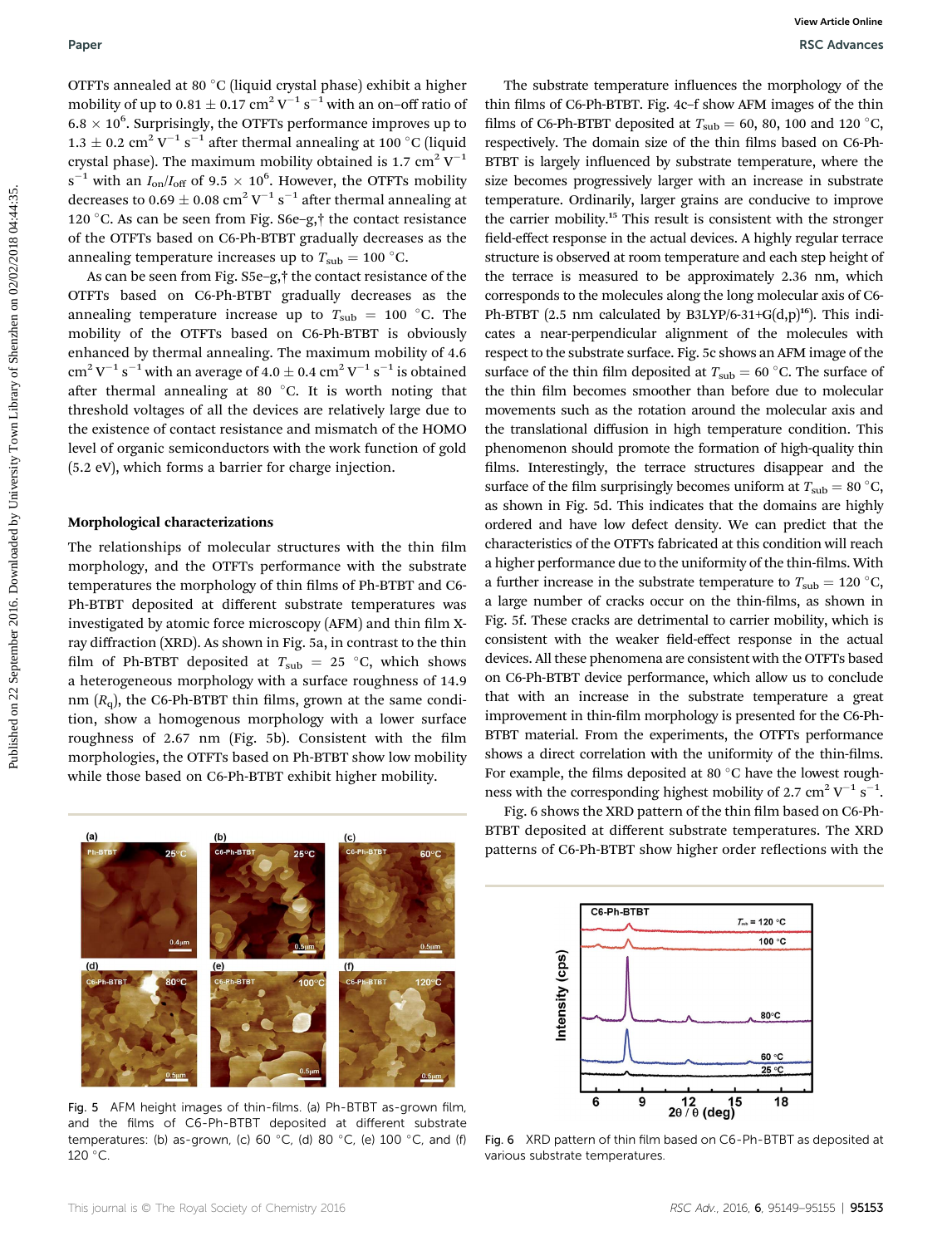increase in substrate temperature, which indicate better ordering in the films grown at higher substrate temperatures. At  $T<sub>sub</sub> = 80 °C$ , the XRD pattern of C6-Ph-BTBT shows the highest order reflection. These results are consistent with the AFM morphology and OTFTs performance.

## **Conclusions**

In summary, we have successfully synthesized a non-liquid crystalline material, Ph-BTBT, and a liquid crystalline material, C6-Ph-BTBT, and fabricated OTFTs based on them. Ph-BTBT shows the low mobility of 0.034  $\text{cm}^2$  V<sup>-1</sup> s<sup>-1</sup>, however C6-Ph-BTBT exhibits over two orders of magnitude higher mobility than that of Ph-BTBT under the same conditions. For C6-Ph-BTBT, we have found that the substrate and annealing temperature presents a great effect on the OTFTs performance. At  $T_{\text{sub}} = 25$  °C, the OTFTs show the mobility of 0.41 cm<sup>2</sup> V<sup>-1</sup>  $s^{-1}$ . It is intriguing that the mobility of the OTFTs is dramatically enhanced up to 2.7 cm<sup>2</sup> V<sup>-1</sup> s<sup>-1</sup> if the substrate temperature is increased to 80 °C. Surprisingly, the OTFTs based on C6-Ph-BTBT fabricated at  $T_{sub} = 100$  °C reached the maximum mobility of 4.6  $\rm cm^2\, V^{-1}\, s^{-1}$  after annealing at 80 °C. Besides the Sm E phase, the higher ordered liquid crystalline phase of Sm K or H was observed for the first time in BTBT based semiconductors. We conclude that the liquid crystal material of C6- Ph-BTBT can be fabricated in the form of satisfactory polycrystalline thin films with high uniformity for OTFTs, as compared with the non-liquid crystal material of Ph-BTBT. This directly shows the great potential of C6-Ph-BTBT for future applications in organic electronics. Further chemical engineering to achieve more soluble materials is in progress in our lab. **PSC** Advances<br>
Processes in collaterate temperature, which indicate hence 124.44, 124.34, 8.3.3, 36.31, 31.86, 31.4, 29.31, 25.0, 34.95,<br>  $T_{\text{total}} = 80^\circ$  C, the XD published and indicate indicate the C and XD published b

## Experimental

#### General

All chemicals and solvents are analytical reagents unless otherwise noted. All reactions were performed under a nitrogen atmosphere in dry solvent. The synthetic route of Ph-BTBT and C6-Ph-BTBT is shown Scheme 1. Thermo-gravimetric analysis (TGA) was carried out on a TA Instruments TA2950 TGA system at a heating rate of 10 °C min<sup>-1</sup> and a nitrogen flow rate of 60  $\rm cm^3$  min $^{-1}$ . Differential scanning calorimetry (DSC) was run on a TA Instruments DSC Q1000 at a heating or cooling rate of 5  $^{\circ}$ C  $min^{-1}$  under a nitrogen flow. The liquid crystal behavior of C6-Ph-BTBT was characterized with a POM equipped with a Mettler-Toledo FP82 HT hot-stage. XRD patterns were recorded using a Bruker D8 advance X-ray diffractometer with a Cu  $K_{\alpha}$ source ( $\lambda = 1.541$  Å). Film morphology was studied *via* atomic force microscopy (AFM) on an SPA400HV instrument with an SPI 3800 controller (Seiko Instruments).

#### 2-(4-Hexylphenyl)-4,4,5,5-tetramethyl-1,3,2-dioxaborolane (7b)

 $^{1}$ H NMR (300 MHz, CDCl<sub>3</sub>)  $\delta$  7.74 (d, J = 7.9 Hz, 2H), 7.20 (d, J = 7.9 Hz, 2H), 2.70–2.53 (m, 2H), 1.60 (m, 2H), 1.43–1.18 (m, 18H), 0.89 (t,  $J = 5.0$  Hz, 3H). <sup>13</sup>C NMR (75 MHz, CDCl<sub>3</sub>)  $\delta$  146.57, 134.94, 128.04, 83.73, 36.33, 31.86, 31.46, 29.12, 25.00, 24.95, 22.74, 14.24.

#### 2-Phenyl[1]benzothieno[3,2-b]benzothiophene (Ph-BTBT) and 2-(4-hexylphenyl)[1]benzothieno[3,2-b]benzothiophene (1b)

Compounds 5 (10 mmol), 7a or 7b (15 mmol), 2 M potassium carbonate and aliquat<sub>336</sub> were added to a 300 mL Schlenk flask. The mixture solution was degassed by purging with nitrogen for 30 min. Then  $Pd(PPh<sub>3</sub>)<sub>4</sub>$  was added in one portion and the reaction mixture was heated at 105 $\degree$ C, and maintained at this temperature for 48 h while stirring. After cooling down to room temperature, the reaction mixture was poured into methanol. The gray precipitate was filtered off, washed with dilute hydrochloric acid, water and methanol. The crude product was further purified by sublimation to obtain white crystals Ph-BTBT and C6-Ph-BTBT. Ph-BTBT:<sup>17</sup> <sup>1</sup>H NMR (400 MHz, CDCl<sub>3</sub>)  $\delta$  8.13 (d, J = 1.1 Hz, 1H), 7.99-7.87 (m, 3H), 7.75-7.66 (m, 3H), 7.53–7.35 (m, 5H). <sup>13</sup>C NMR (101 MHz, CDCl<sub>3</sub>)  $\delta$  143.23, 142.50, 140.89, 138.57, 133.89, 133.38, 133.30, 132.34, 129.09, 127.64, 127.50, 125.19, 125.09, 124.68, 124.21, 122.52, 121.93, 121.75. HRMS (+ESI)  $m/z$  calcd for  $C_{20}H_{13}S_2$  (M + H)<sup>+</sup> 317.0459, found 317.0455. **1b**: <sup>1</sup>H NMR (400 MHz, CDCl<sub>3</sub>)  $\delta$  8.12 (d, *J* = 1.3 Hz, 1H), 7.95–7.87 (m, 3H), 7.69 (dd,  $J = 8.3$ , 1.6 Hz, 1H), 7.61 (d,  $J =$ 8.1 Hz, 2H), 7.47 (td,  $J = 7.6$ , 1.1 Hz, 1H), 7.44–7.38 (m, 1H), 7.30  $(d, J = 8.1 \text{ Hz}, 2\text{H}), 2.67 \text{ (t, } J = 7.8 \text{ Hz}, 2\text{H}), 1.72-1.61 \text{ (m, } 2\text{H}),$ 1.45–1.25 (m, 6H), 0.91 (dd,  $J = 8.8$ , 5.1 Hz, 3H). HRMS (+ESI) m/ z calcd for  $C_{26}H_{25}S_2 (M + H)^+$  401.1398, found 401.1386.

#### Fabrication and characterization of OTFT devices

OTFT devices were fabricated in the top-contact/bottom-gate configuration on highly doped n-type Si wafers with 250 nm thick  $SiO<sub>2</sub>$  thermally grown by dry thermal oxidation which served as substrates and the gate electrode. The wafers were washed with deionized water, acetone and isopropanol, and blown dry with  $N_2$  gas. The wafers were irradiated with UV for 10 min. Then the surfaces of the wafers were treated with a selfassembling monolayer of OTS (8) by immersing the cleaned wafer substrate in 0.1 M solution of OTS (8) in toluene at 65  $^{\circ}$ C for 30 min. The wafers were blown dry with  $N_2$  gas after cleaning with toluene. A thin film (40 nm thick) of Ph-BTBT or C6-Ph-BTBT as the active layer was vacuum-deposited on the  $Si/SiO<sub>2</sub>$ substrates kept at 25, 60, 80, 100 or 120 °C a rate of 1.0–2.0 Å  $\rm s^{-1}$ under high vacuum ( $\sim$ 2.0  $\times$  10<sup>-4</sup> Pa). On top of the organic thin film, gold films (50 nm) as drain and source electrodes were deposited through a shadow mask. For a typical device, the drain-source channel width  $(W)/$ length  $(L)$  are 380  $\mu$ m/38  $\mu$ m, 580 μm/58 μm, 780 μm/78 μm, and 980 μm/98 μm. The OTFTs devices were annealed at 80, 100 and 120  $^{\circ}$ C or without annealing. The characteristics of the OTFT devices were obtained at room temperature in dark ambient conditions using a Keithley 4200 semiconductor parameter analyzer. By employing the following formula, the field-effect mobility ( $\mu$ <sub>FET</sub>) was extracted from the saturation regime ( $V_d = -40 \text{ V}$ ) of the  $I_d$ :

$$
I_{\rm d} = (W/2L)\mu_{\rm TFT}C_{\rm i}(V_{\rm g} - V_{\rm th})^2
$$